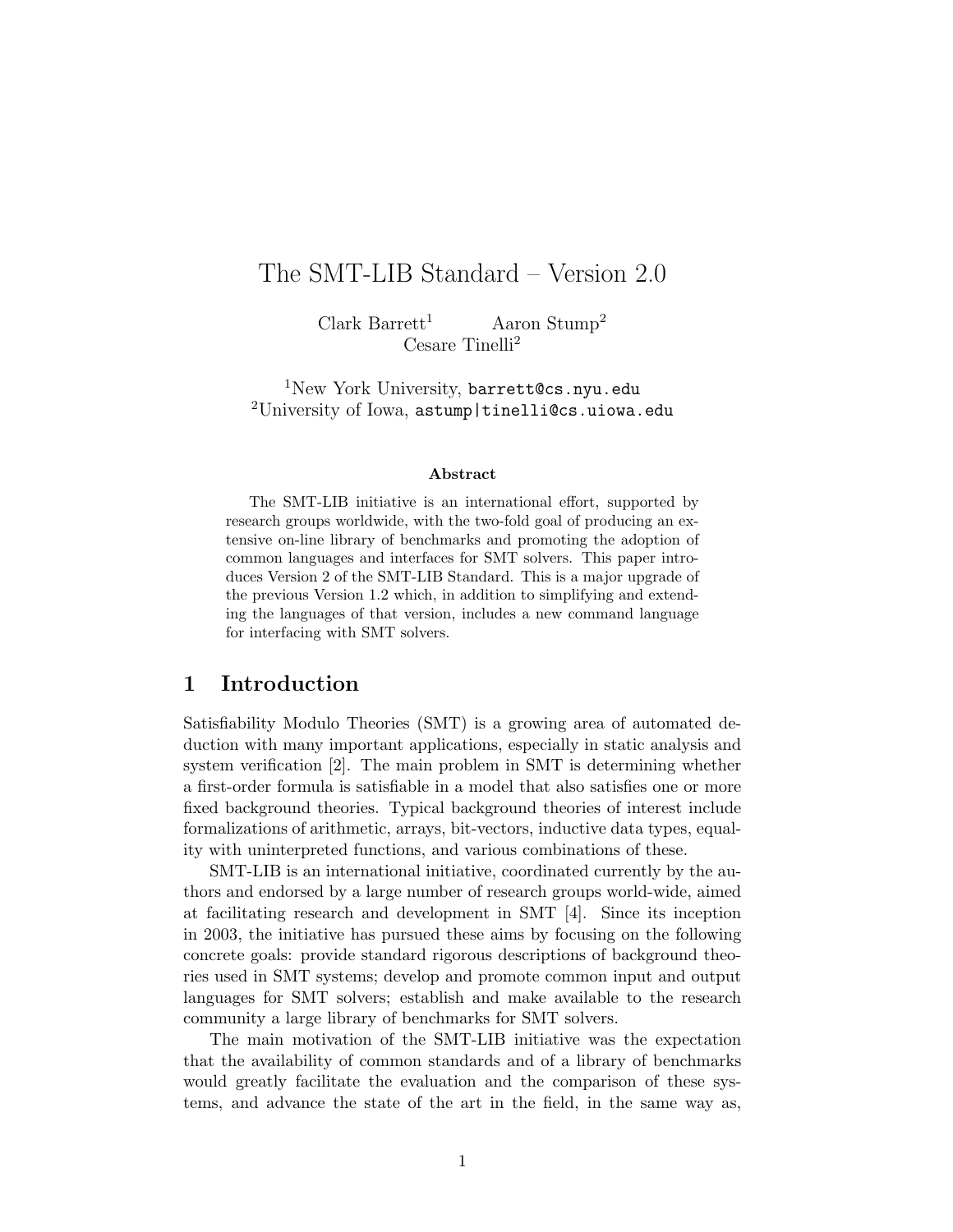for instance, the TPTP library [7] has done for theorem proving, or the SATLIB library [5] for propositional satisfiability. These expectations have been largely met, thanks in no small part to extensive benchmark contributions from the research community and to an annual SMT solver competition, SMT-COMP [1], based on benchmarks from the library. At the time of this writing, the library contains more than 85,000 benchmarks and continues to grow. Formulas in SMT-LIB format are now accepted by the great majority of current SMT solvers. Moreover, most published experimental work in SMT relies heavily on SMT-LIB benchmarks.

Experience with the previous version (1.2) of the SMT-LIB standard helped identify ways in which the standard could be simplified, extended, and generally improved. In this paper, we give a high-level and selective overview of the four main components of the new standard: the underlying logic and expression language; a language for specifying theories; a language for specifying (sub)logics; and a command-based interface language for SMT solvers. For complete details on the new standard, we refer the reader to the SMT-LIB Version 2.0 Reference Manual [3]. For space reasons, this paper must assume familiarity with SMT, including some acquaintance with the previous version of the SMT-LIB standard. A more tutorial introduction to the new standard from the user's perspective is planned, but outside the scope of this paper.

#### 1.1 Acknowledgments

The SMT community contributed extensively to the creation of this new version of the standard. The first drafts of the main components of Version 2.0 were developed with the input of three international work groups consisting of developers and users of SMT tools: the SMT-API work group, led by A. Stump, the SMT-LOGIC work group, led by C. Tinelli, the SMT-MODELS work group, led by C. Barrett. These groups worked since Fall 2008 into Spring 2010. The groups went through numerous drafts, and exchanged more than 200 emails in the course of discussing them. In early 2010, the various components of the standard were compiled into a single reference document, which was then circulated among the broader SMT community for comments.

Particular thanks are due to the following work group members, who contributed numerous suggestions and helpful constructive criticism in person or in email discussions: Nikolaj Bjørner, Sascha Boehme, David Cok, David Deharbe, Bruno Dutertre, Pascal Fontaine, Vijay Ganesh, Alberto Griggio, Jim Grundy, Paul Jackson, Albert Oliveras, Sava Krstić, Michał Moskal, Leonardo de Moura, Philipp Rümmer, Roberto Sebastiani, and Johannes Waldmann. Many thanks also to Anders Franzén, Amit Goel, and Tjark Weber for additional feedback, and to David Cok and Philipp Rümmer for their careful proof-reading of the entire draft reference manual.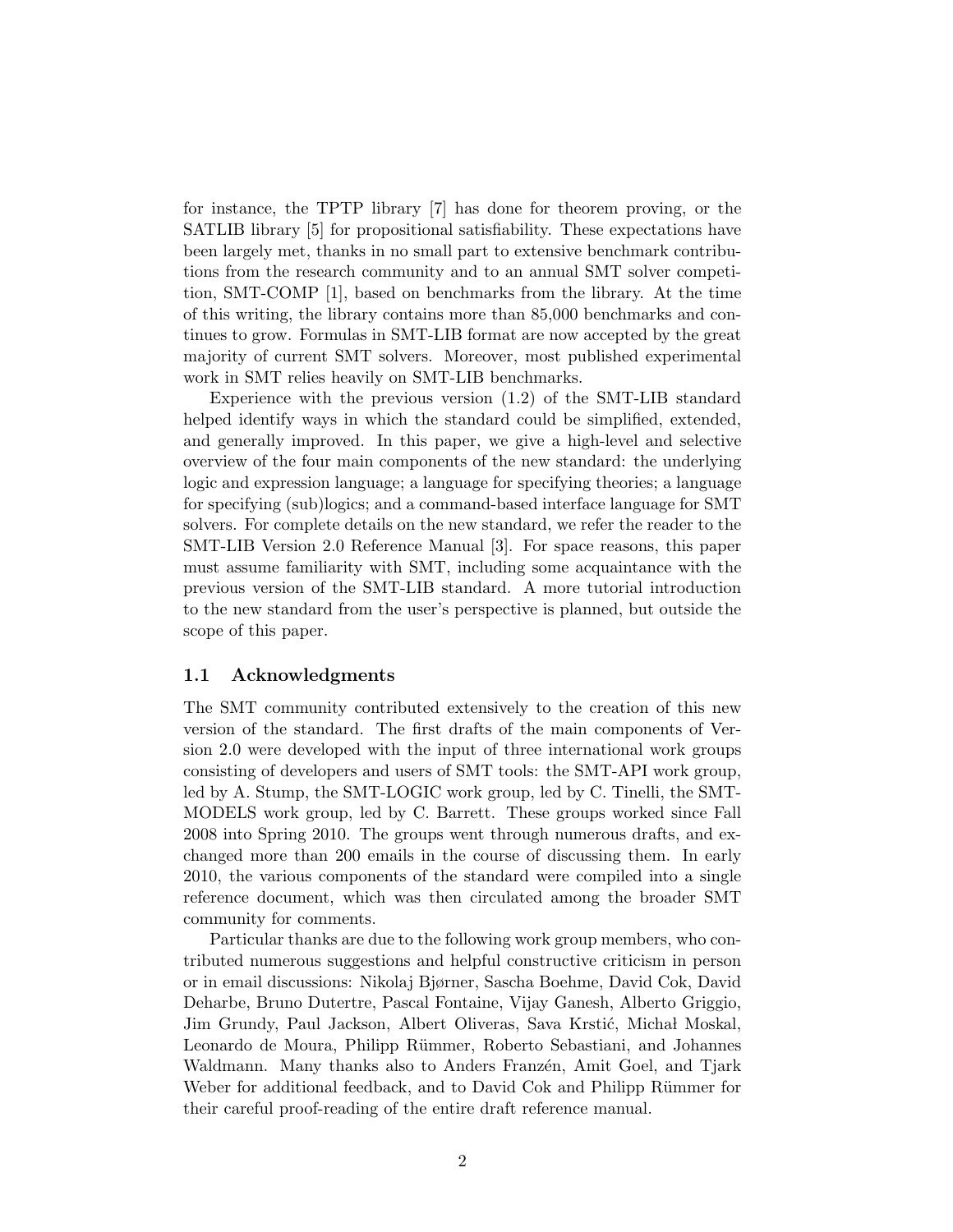#### 2 Main Logic and Language

As in Version 1.2, the underlying logic for Version 2.0 is many-sorted firstorder logic with equality. However, the new version borrows several ideas from higher-order logic. First, there is no longer a distinction between terms and formulas. The latter are simply terms of a distinguished sort Bool. This simplifies the concrete syntax, for instance by eliminating the distinction between function and predicate symbols. Second, Version 2.0 allows sort symbols of arity greater than 0, for forming *sort terms* like (Array Int Int). With this feature, parametric types and their theories can be more conveniently represented, while keeping the logic first-order.<sup>1</sup> Overloaded function symbols are also allowed (discussed below).

The concrete syntax used in Version 2.0 is very close to the LISP-based syntax used in Version 1.2, although version 2.0 goes a step further by making every expression a legal S-expression of Common Lisp [6]. This means existing parsers and other tools that can already process S-expressions can be used for SMT.

When defining certain SMT-LIB theories, such as bit-vectors, it is convenient to have indexed symbols as identifiers. Instead of having a special token syntax for that (as in concat[2:3]), indexed identifiers are defined more systematically as the application of the reserved symbol \_ to a symbol and one or more *indices*, given by numerals (as in  $(\text{\_} concat 2 3)$ ).

Several syntactic categories in the language contain attributes. These are pairs consisting of an attribute name and an associated value, or just attributes with no value. Attribute names are preceded by the character :. Attribute values are S-expressions, although most predefined attributes use a more restricted category.

Well-sorted terms are a subset of the set of all terms. The latter are constructed out of constant symbols (numerals, rationals, strings, etc.), variables, function symbols, a distinguished symbol for equality and one for disequality (respectively = and distinct), three kinds of binders, and an annotation operator (!), explained below.

A variable can be any symbol,<sup>2</sup> while a function symbol can be either a symbol or an indexed symbol. Every function symbol f is separately associated with one or more *ranks*, each specifying the sort of  $f$ 's arguments and result; multi-arity symbols are supported with associativity declarations (see Figure 1 for examples). To simplify sort checking, every ambiguous

<sup>&</sup>lt;sup>1</sup>In particular, contrary to higher-order typed logics, there is no distinguished binary sort symbol for creating function types. (We use type and sort as synonyms in the context of the standard.)

 ${}^{2}$ A symbol is either a non-empty sequence of letters, digits and the characters ˜!@\$%ˆ&∗ -+=<>.?/ that does not start with a digit, or a sequence of any printable ASCII characters that starts and ends with | and does not otherwise contain |. This significantly extends the class of acceptable symbols from version 1.2 of the standard.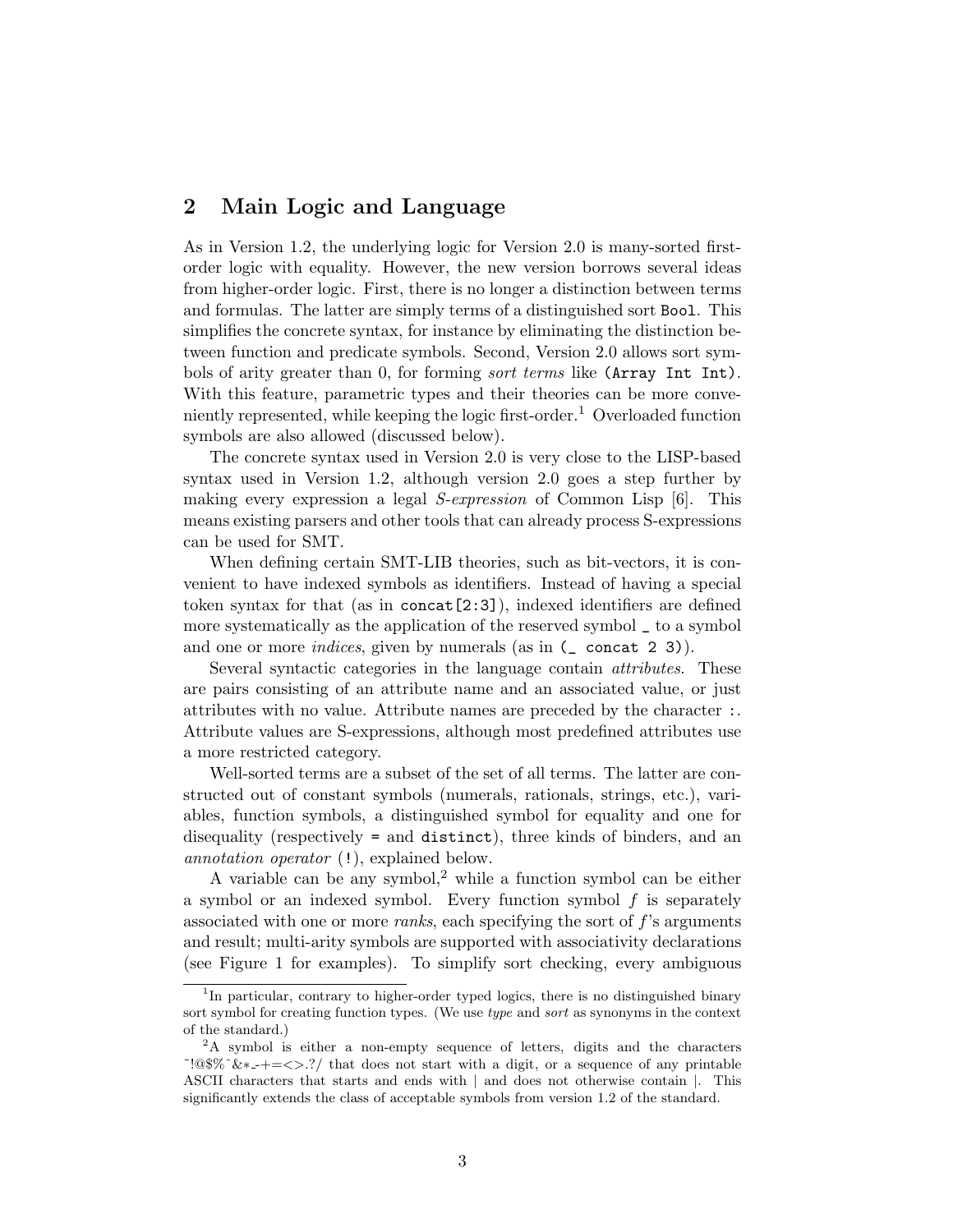function symbol in a term must be annotated with one of its result sorts  $\sigma$ . Such an annotated function symbol is a *qualified identifier* of the form (as  $f(\sigma)$ .

Binders include let, forall and exists. The forall and exists binders correspond to the usual existential and universal quantifiers of firstorder logic, except that the variables they quantify are sorted. A let binder introduces and defines one or more local variables in parallel. A simple example of a formula is the following array axiom:

```
(forall ((a (Array Int Real)) (i Int) (e Real))
 (let ((a1 (store a i e))
   (=(select a1 i) e))
```
Every term t can be optionally annotated with attributes  $\alpha_1, \ldots, \alpha_n$ using the wrapper expression (! t  $\alpha_1 \cdots \alpha_n$ ). These are a convenient mechanism for adding meta-logical information for SMT solvers, for example to help guide quantifier instantiation. Semantically,  $(1 \ t \ \alpha_1 \ \cdots \ \alpha_n)$  is equivalent to t. Currently there is only one predefined term attribute, called :named that takes a single symbol as its value. This attribute can be used in scripts to give a closed term a symbolic name, which can be then used as a proxy for the term (as in  $(!$   $( (+ a b) c)$  : named  $a_1$ )). These definitions are global, in contrast with lexically scoped local definitions introduced by let.

### 3 Specifying Theories

The set of SMT-LIB theories is defined by a catalog of theory declarations.<sup>3</sup> While these have a formal syntax and thus could be processed by tools, the primary intention is to provide concise declarative specifications of theories, for reference by solver implementors and users. Theories like ArraysEx, for arrays with extensionality, and Fixed Size BitVectors, for bitvectors of arbitrary but fixed size, have been ported from 1.2.

In Version 1.2, a theory declaration defined a many-sorted signature, i.e., a collection of sorts and sorted function symbols, and a theory with that signature. In this version instead, theory declarations can declare entire families of overloaded function symbols by using sort parameters, locally scoped sort symbols of arity 0. A theory declaration generally defines a *class* of similar theories. The syntax of theory declarations follows an attributebased format. A theory declaration consists of a theory name and a list of attributes. Theory attributes with the following predefined names have a prescribed usage and semantics: :definition, :funs, :funs-description, :notes, :sorts, :sorts-description, and :values.

<sup>&</sup>lt;sup>3</sup>Available on the SMT-LIB web site.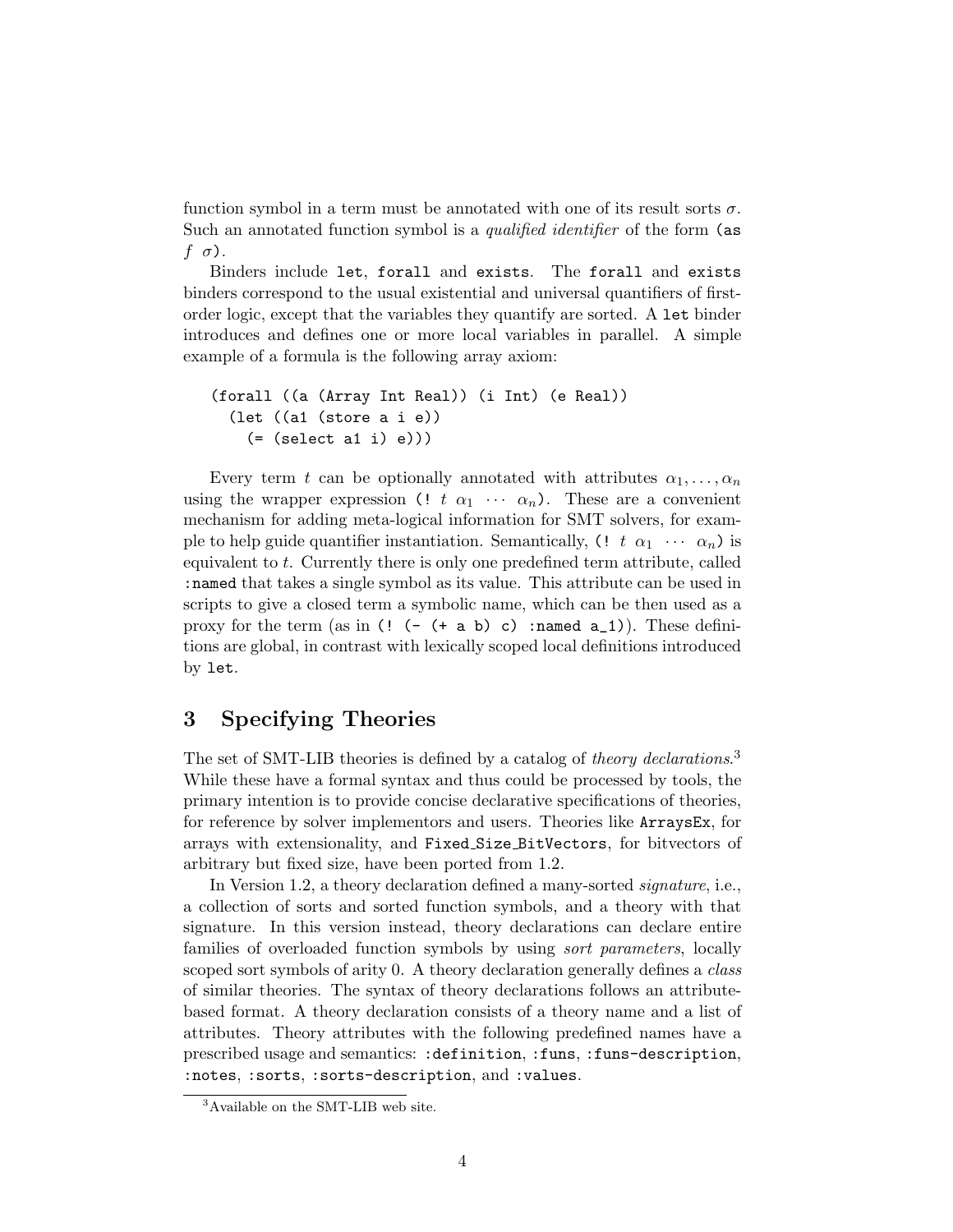```
(theory Core
 :sorts ((Bool 0))
 :funs ((true Bool) (false Bool) (not Bool Bool)
        (=> Bool Bool Bool :right-assoc) (and Bool Bool Bool :left-assoc)
        (or Bool Bool Bool :left-assoc) (xor Bool Bool Bool :left-assoc)
        (par (A) (= A A Bool)) (par (A) (ite Bool A A))
       \lambda:definition
 "For every expanded signature Sigma, the instance of Core with that signature
 is the theory consisting of all Sigma-models in which:
 - the sort Bool denotes the set {true, false} of Boolean values;
 - for all sorts s in Sigma, (= s s Bool) denotes the function that
    returns true iff its two arguments are identical;
 - for all sorts s in Sigma, (ite Bool s s) denotes the function that
    returns its second argument or its third depending on whether
    its first argument is true or not;
 - the other function symbols of Core denote the standard Boolean operators
   as expected.
  "
 :values "The Bool values are the terms true and false."
)
(theory ArraysEx
 :sorts ((Array 2))
 :funs ((par (X Y) (select (Array X Y) X Y))
        (par (X Y) (store (Array X Y) X Y (Array X Y)))
       \lambda:notes
 "A schematic version of the theory of functional arrays with extensionality."
 :definition
 "For every expanded signature Sigma, the instance of ArraysEx with that
 signature is the theory consisting of all Sigma-models that satisfy all
 axioms of the form below, for all sorts s1, s2 in Sigma:
 - (forall ((a (Array s1 s2)) (i s1) (e s2))
      (= (select (store a i e) i) e))
 - (forall ((a (Array s1 s2)) (i s1) (j s1) (e s2))
      (implies (distinct i j) (= (select (store a i e) j) (select a j))))
 - (forall ((a (Array s1 s2)) (b (Array s1 s2)))
      (implies
        (forall ((i sl)) (= (select a i) (select b i))) (= a b)))"
\lambda
```
Figure 1: Examples of theory declaration schemas.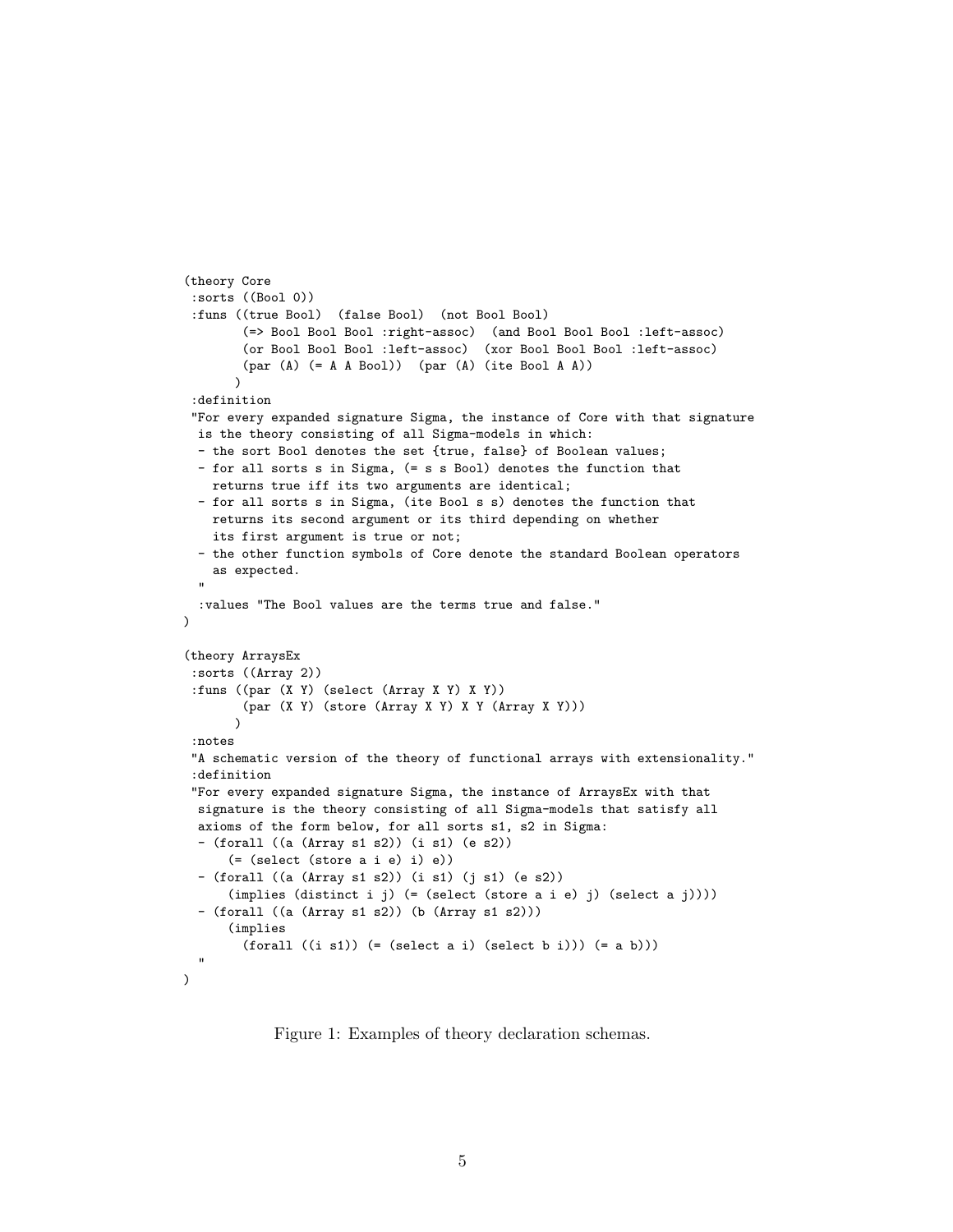Theory attributes can be *formal* or *informal* depending on whether or not their value has a formal semantics. The value of an informal attribute is free text, in the form of a string value. For instance, the :funs and :sorts attributes (specifying the function and sort symbols of the theory respectively) are formal in the sense above, while :funs-description and :sorts-description are informal alternatives for theories that would otherwise require an infinite number of formal declarations.

The :definition attribute is meant to contain a natural language definition of the theory. While this definition is expected to be as rigorous as possible, it does not have to be a formal one. The :values attribute is used to identify for each sort  $\sigma$  in a certain class of sorts, a particular set of ground terms of sort  $\sigma$  that are to be considered as values for  $\sigma$ . Intuitively, given an instance theory containing a sort  $\sigma$ , a set of values for  $\sigma$  is a set of terms (of sort  $\sigma$ ) that denotes, in each model of the theory, all the elements of that sort. The :notes attribute is meant to contain documentation information on the theory declaration such as authors, date, version, references, etc., although this information can also be provided with more specific, user-defined attributes.

A theory declaration (theory  $T \alpha_1 \cdots \alpha_n$ ) specifies a theory schema with name T and attributes  $\alpha_1, \ldots, \alpha_n$ . Each instance of the schema is a theory  $\mathcal{T}_{\Sigma}$  with an *expanded* signature  $\Sigma$ , containing (zero or more) additional sort and function symbols with respect to those in the declaration. Figure 1 contains two examples of theory declaration. The first, Core, specifies a special basic theory which defines the sort Bool and the Boolean connectives, and is implicitly included in every SMT-LIB theory. Note the use of par to declare a family of equality and of if-then-else operators. The second declaration, ArrayEx, specifies a parametric theory of extensional arrays.

The simplest way to obtain an instance of a theory schema is to provide a possibly empty set Q of sort symbols (this set is specified in a separate sublogic declaration described in the next section). The instance theory then contains the set S of all (parameter-free) sort terms over  $Q \cup R$ , where R is the set of sort symbols declared in the schema itself. Note that  $S$  is non-empty because  $R$  always contains the 0-arity sort symbol Bool. For example, instantiating the theory schema ArrayEx above with  $Q = \{\text{Int}\},\$ we get a theory  $Array_Q$  with a set S of sorts defined inductively as follows: (i) Bool, Int  $\in S$ ; (ii) for all  $\sigma_1, \sigma_2 \in S$ , (Array  $\sigma_1, \sigma_2 \in S$ .<sup>4</sup> That theory contains infinitely-many select symbols, each with rank of the form ((Array  $\sigma_1$   $\sigma_2$ )  $\sigma_1$   $\sigma_2$ ) for some  $\sigma_1, \sigma_2 \in S$  (similarly for store).

Schematic theory declarations are a meta-level approximation of true parametric types and polymorphic functions. Their main advantage versus extending the logic with type variables and true parametric types is that

<sup>&</sup>lt;sup>4</sup>Note that logic declarations, described in the next section, can be used to restrict this set of sorts; for example, to exclude a sort like Array Bool Bool, if desired.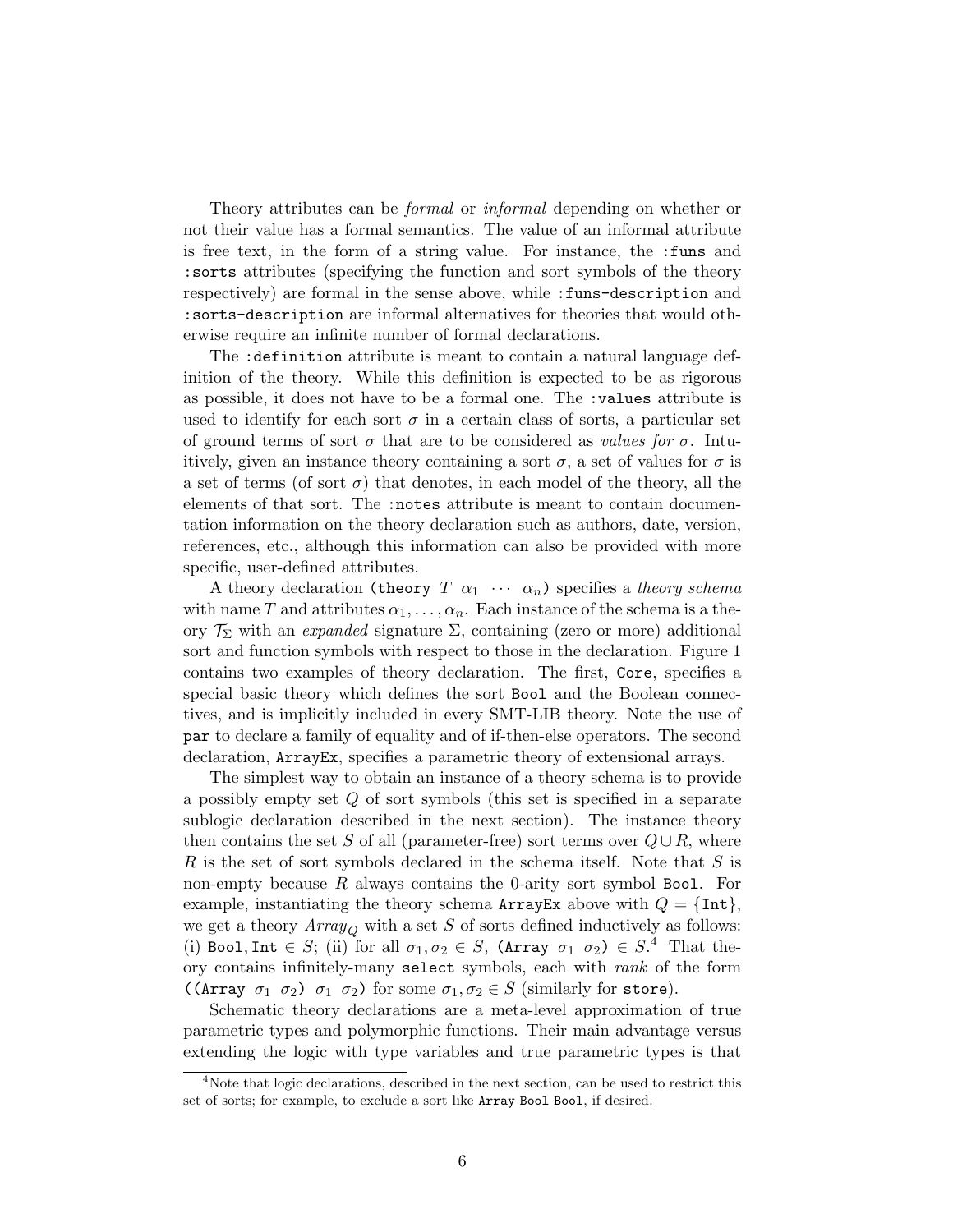```
(logic QF_IntIntArrays
:theories (ArraysEx Ints)
:language
"Quantifier-free formulas possibly with free constant symbols but
 with terms exclusively of sort Bool, Int, or (Array Int Int).
 All terms of sort Int are linear."
)
```
Figure 2: Example logic declaration.

the semantics of the logic and, as a consequence, its associated inference apparatus, remains essentially the same as in Version 1.2. Syntactically, the only difference is that sorts are now named by ground terms such as (Array Int Real) instead of constants such as IntRealArray. Another advantage is that we can get, with one instantiation of the schema, a *single* theory with arbitrarily nested sorts. This is crucial in providing a simple mechanism for theory combination (see [3] for more details). The main limitation is that users cannot define (new) polymorphic function symbols in a benchmark because sort parameters can occur only in theory declarations. While this is a true limitation, it can be overcome by defining finitely many monomorphic versions of the polymorphic symbol, as needed.

#### 4 Logic Declarations

The SMT-LIB format allows the explicit definition of sublogics of its main logic that restrict both the main logic's syntax and semantics. A new sublogic, or simply logic, is defined in the SMT-LIB language by a logic declaration. Logic declarations have a similar format to theory declarations, although they are not parametric and they have mostly informal attributes.

Attributes with the following predefined keywords have a prescribed usage and semantics in logic declarations: :theories, :language, :notes, :extensions, and :values.

When the value of the : theories attribute is  $(T_1 \cdots T_n)$ , with  $n > 0$ , the logic refers to a combination  $\mathcal T$  of specific instances  $\mathcal T_1, \ldots, \mathcal T_n$  of the theory declarations  $T_1, \ldots, T_n$ <sup>5</sup> The effect of this attribute is to declare that the logic's sort and function symbols consist of those of the combined theory  $\mathcal T$ , and that the logic's semantics is restricted to the models of  $\mathcal T$ .

The :language attribute describes in free text the logic's language, a specific class of SMT-LIB formulas. This information is useful for tailoring SMT solvers to the specific sublanguage of formulas used in an input script. The formulas in the logic's language are built over (a subset of) the signature of the associated theory  $\mathcal T$ , as specified in this attribute.

<sup>&</sup>lt;sup>5</sup>The combination operator that formally yields  $\mathcal T$  from  $\mathcal T_1, \ldots, \mathcal T_n$  is described in detail in the Version 2.0 reference document [3].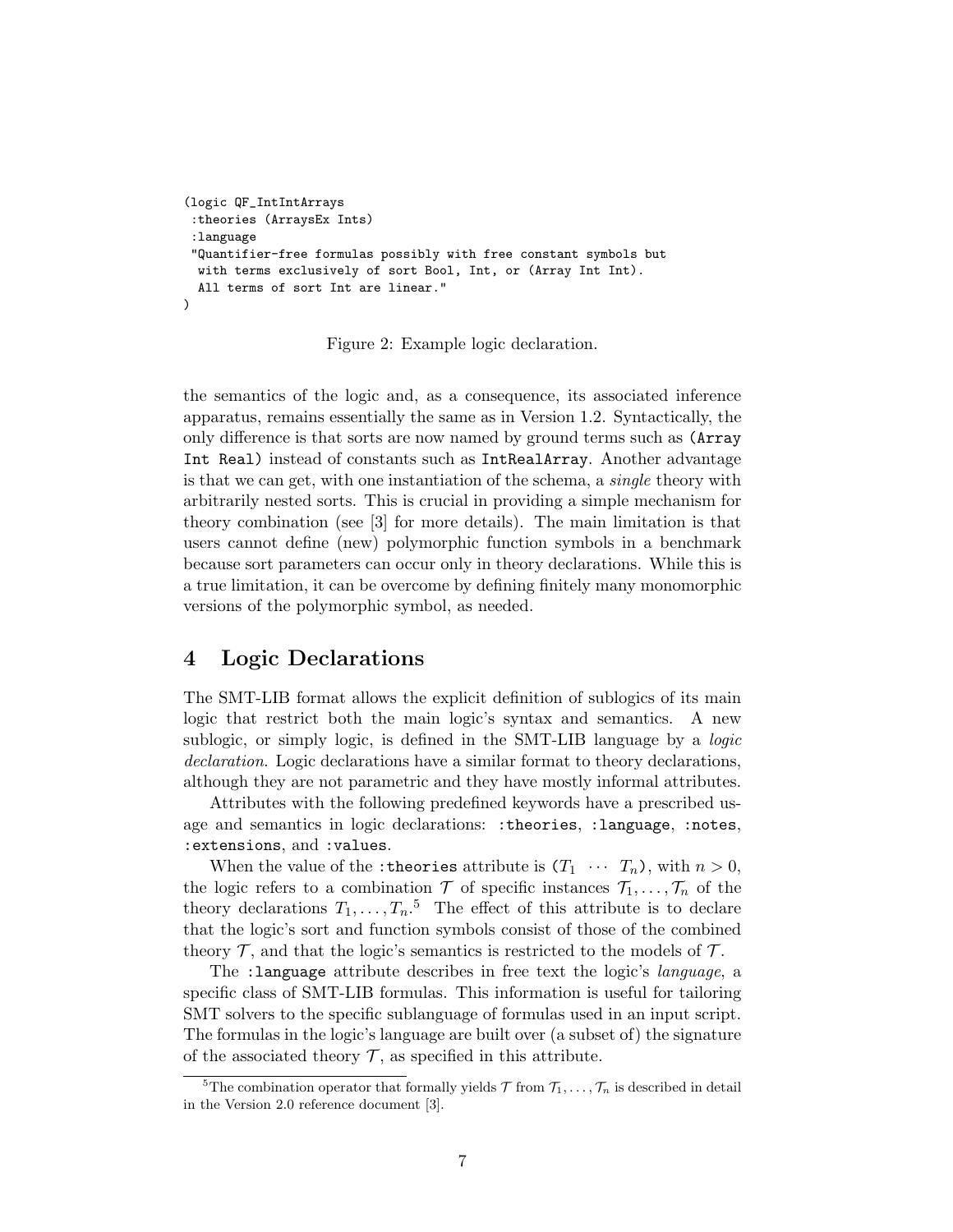hcommandi ::= ( set-logic hsymboli ) | ( set-option hoptioni ) | ( set-info hattributei ) | ( declare-sort hsymboli hnumerali ) | ( define-sort hsymboli ( hsymboli <sup>∗</sup> ) hsorti ) | ( declare-fun hsymboli ( hsorti <sup>∗</sup> ) hsorti ) | ( define-fun hsymboli ( hsorted vari <sup>∗</sup> ) hsorti htermi ) | ( push hnumerali ) | ( pop hnumerali ) | ( assert htermi ) | ( check-sat ) | ( get-assertions ) | ( get-proof ) | ( get-unsat-core ) | ( get-assignment ) | ( get-option hkeywordi ) | ( get-info hinfo flagi ) | ( get-value ( htermi <sup>+</sup> ) ) | ( exit ) hscripti ::= hcommandi ∗

Figure 3: Syntax of commands

The optional :extensions attribute is meant to document any notational conventions, or syntactic sugar, allowed in the concrete syntax of formulas in this logic. The :values attribute has the same use as in theory declarations but it refers to the specific theories and sorts of the logic. It is meant to complement the :values attribute specified in the theory declarations referred to in the :theories attribute. The textual :notes attribute serves the same purpose as in theory declarations. An small example of a logic declaration is shown in Figure 2.

#### 5 Scripts

Most SMT solvers, in addition to reading the SMT-LIB input format, provide an API for using the solver as a library or interactively. A major new feature of Version 2.0 is a standard command language for such APIs. The command language consists of a set of standard S-expression commands that can be issued by users, together with a set of standard reponses that can come from the solver. The syntax is given in Figure 3. Commands include (i) assertion-set commands: declare-sort and define-sort, declare-fun and define-fun, assert, check-sat, push, pop, get-assertions; (ii)  $post$ check commands: get-value, get-assignment, get-proof, get-unsat-core; and (iii) option and diagnostic commands: set-logic, set-option, set-info, get-option, get-info. Benchmarks in Version 2.0 are just scripts in this command language.

The assertion-set commands operate on a data structure called the assertion-set stack. This is a single global stack, consisting of *assertion sets*, which are sets of assertions, definitions, and declarations. The union of all the assertion sets is called the *set of all assertions*. The command get-assertions returns all the assertions (but not the definitions and declarations) in this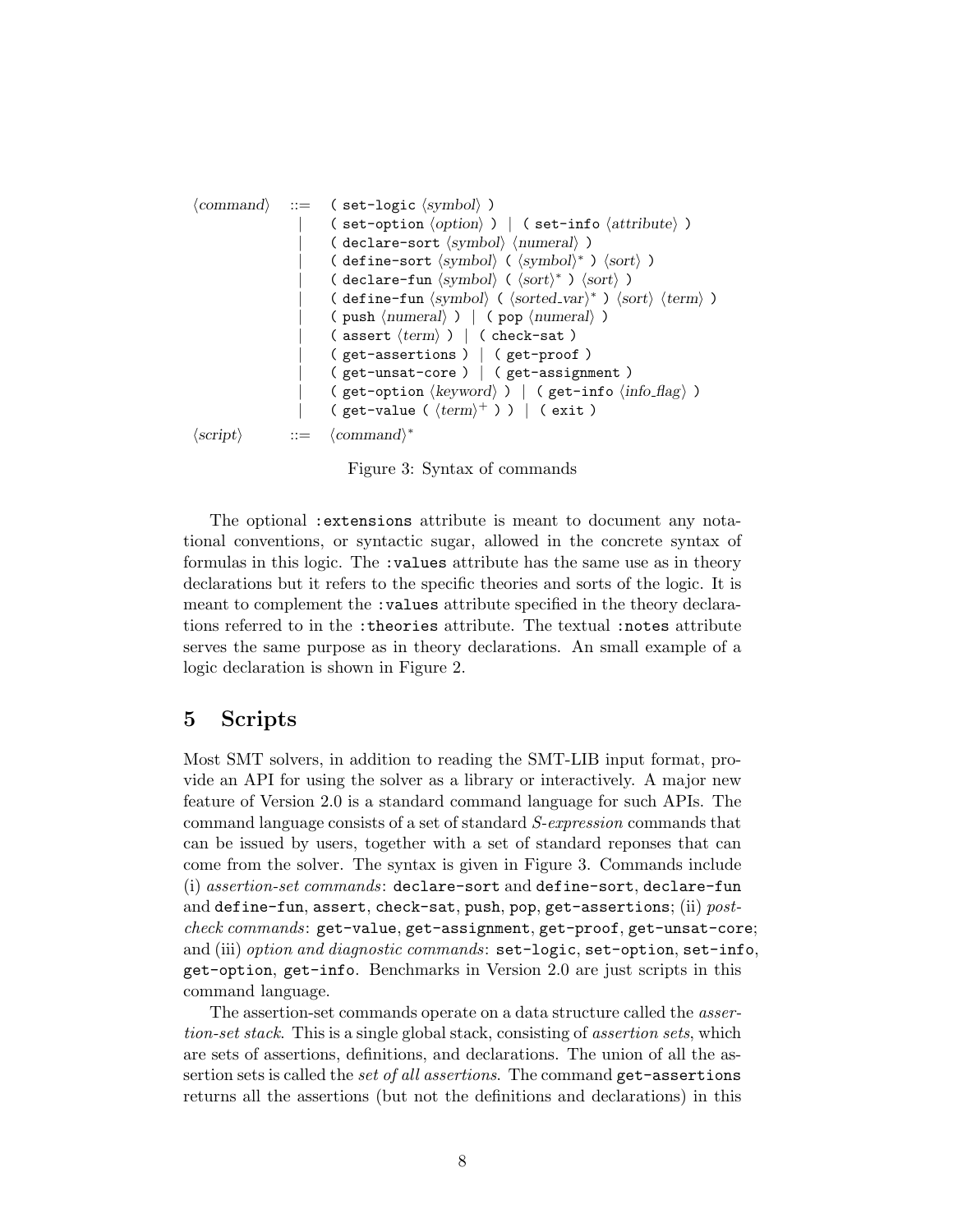set. The check-sat command checks the satisfiability of the set of all assertions. The command push  $n$  pushes  $n$  empty assertion sets onto the top of the assertion-set stack, and pop  $n$  pops the top  $n$  assertion sets off the stack (or gives an error if the size of the stack is less than  $n$ ).<sup>6</sup> The *current* assertion set is the assertion set (if any) currently on the top of the stack.

The define/declare commands add a definition or declaration, respectively, to the current assertion set. They allow a user to declare or define new sort and function symbols, and can also be used to create aliases for larger sorts and terms. This provides a global mechanism for expression sharing that was missing in Version 1.2. The assert command adds a formula to the current assertion set.

The post-check commands can be used immediately following a call to check-sat to obtain more information from the solver. Calls to check-sat return one of unsat, sat, or unknown. If unsat is returned, the optional commands get-unsat-core and get-proof are enabled. The first returns an unsatisfiable subset of the set of assertions checked—there is no minimality requirement, but the expectation is that solvers will attempt to approximate it. The second returns a proof that the formula is unsatisfiable in some solver-specific format (there is not yet a standard format for proofs). If a check returns sat or unknown,<sup>7</sup> then the other commands are enabled.

Many applications using SMT solvers need concrete values for terms occurring in the problem, for example to produce a trace showing a violation of a property during program verification. The optional get-value command requires the solver to produce internally a model for the set of checked assertions and return values from the model's domain for one or more ground terms given as arguments. The values returned by the solver should be from the set described in a :values attribute of either the current logic being used or one of the theories referenced by that logic. Finally, option and diagnostic commands are also available.

Figure 4 shows a sample interaction using the command language. A short example of a Version 1.2 SMT-LIB benchmark converted into a Version 2.0 script in provided in the appendix.

### 6 Conclusion and Further Work

Version 2.0 of the SMT-LIB standard was developed with the input of many SMT researchers to sustain and expand the role of the standard in facilitating research and development in SMT. The new version increases the ex-

<sup>&</sup>lt;sup>6</sup>The *n* here is for convenience; a more minimalistic formulation would omit *n*, and simply push or pop a single assertion-set.

 $7\text{An unknown response}$  is typically given when a solver has computed a satisfying assignment but does not know whether this assignment is consistent due to some incompleteness in its method. The standard encourages solver implementers to make the same information available after an unknown response as after a sat response.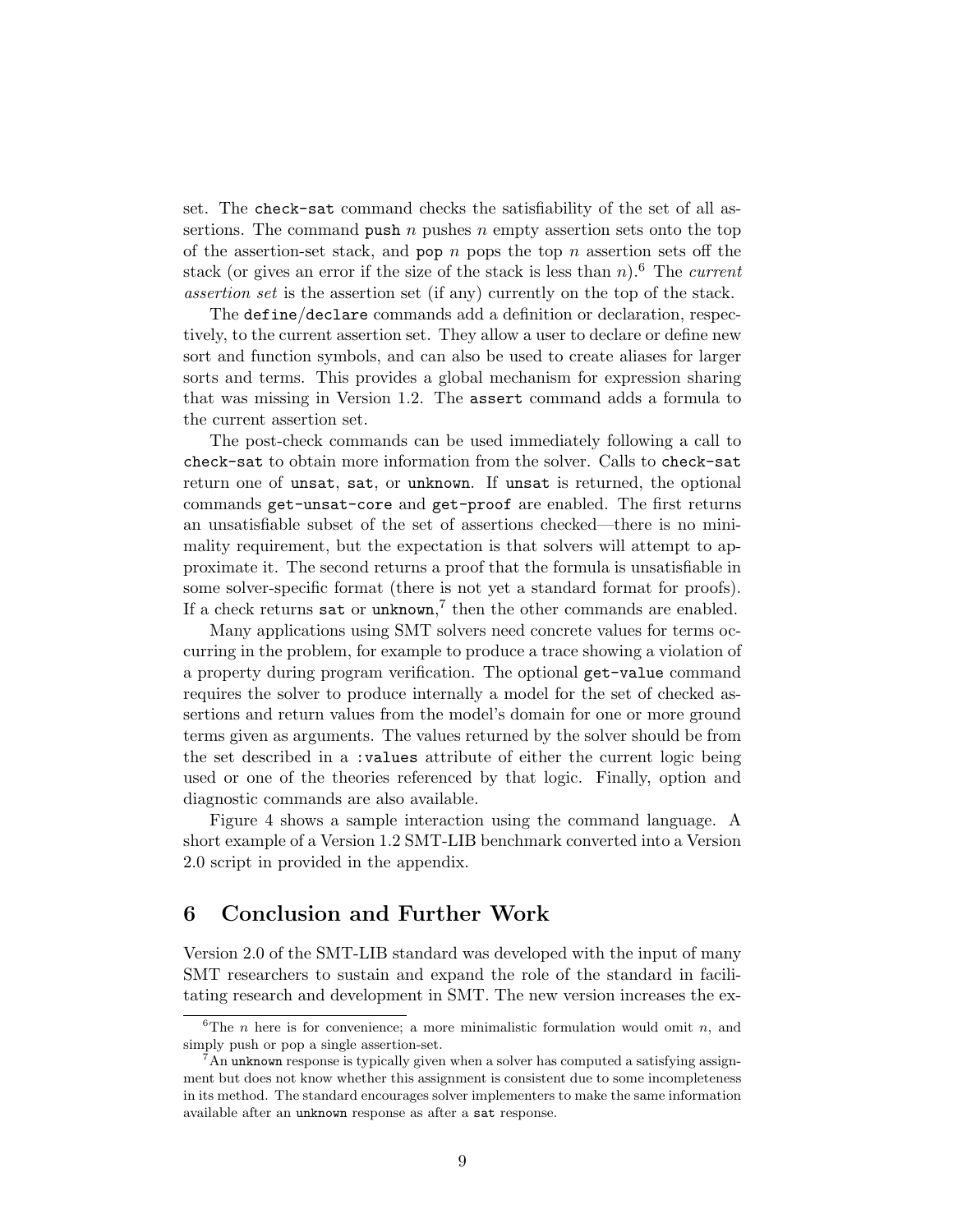```
> (set-logic QF_LIA) > (check-sat)
success unsat
> (declare-fun x () Int) > (pop 1)
success > (check-sat)
> (declare-fun y () Int) sat
success > (get-value ((> x y) x y))
> (assert (or (> x y) (> y x)) (((> x y) true)
success (x 1)> (set-option :print-success false) (y 0)
> (push 1) )
> (assert (= x y)) > (exit)
```
Figure 4: Sample interaction using command language. The meta-symbol > indicates inputs.

pressiveness of SMT-LIB theory declarations to include parametric theories and theory combinations. It provides a simplified syntax, and a new command language for more dynamic and sophisticated interaction—whether by a human or another tool—with SMT solvers. We believe that with the continued support of the SMT community, this standard will help the field of SMT reach the next level of utility and power for its growing range of applications. A number of useful features and commands that were discussed by the work groups did not make it in this version because they needed further discussion or greater consensus. We plan to continue working on them with the aim of introducing them in Version 2.1.

#### References

- [1] C. Barrett, M. Deters, A. Oliveras, and A. Stump. Design and results of the  $3^{rd}$  annual satisfiability modulo theories competition (SMT-COMP) 2007). International Journal on Artificial Intelligence Tools (IJAIT), 17(4):569–606, Aug. 2008.
- [2] C. Barrett, R. Sebastiani, S. Seshia, and C. Tinelli. Satisfiability modulo theories. In A. Biere, M. J. H. Heule, H. van Maaren, and T. Walsh, editors, Handbook of Satisfiability, volume 185, chapter 26, pages 825– 885. IOS Press, February 2009.
- [3] C. Barrett, A. Stump, and C. Tinelli. The SMT-LIB Standard Version 2.0 Reference Manual, Jan. 2010. (Available at www.SMT-LIB.org).
- [4] C. Barrett, A. Stump, and C. Tinelli. The Satisfiability Modulo Theories Library (SMT-LIB). www.SMT-LIB.org, 2010.
- [5] H. H. Hoos and T. Stützle. SATLIB: An Online Resource for Research on SAT. In SAT2000: Highlights of Satisfiability Research in the year 2000, pages 283–292. Kluwer Academic, 2000.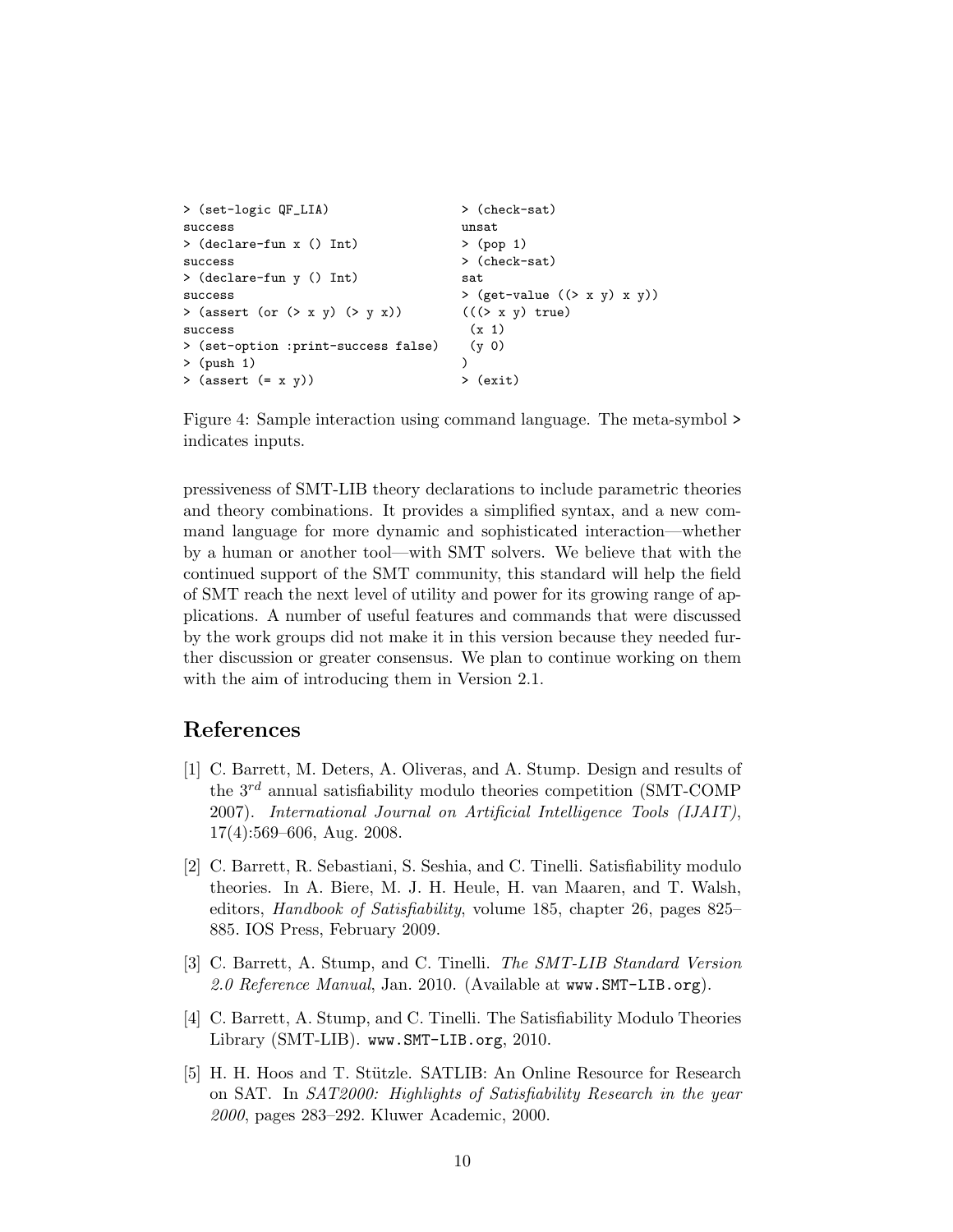- [6] G. L. Steele. Common Lisp the Language. Digital Press, 1990.
- [7] G. Sutcliffe. The TPTP Problem Library and Associated Infrastructure: The FOF and CNF Parts, v3.5.0. Journal of Automated Reasoning, 43(4):337–362, 2009.